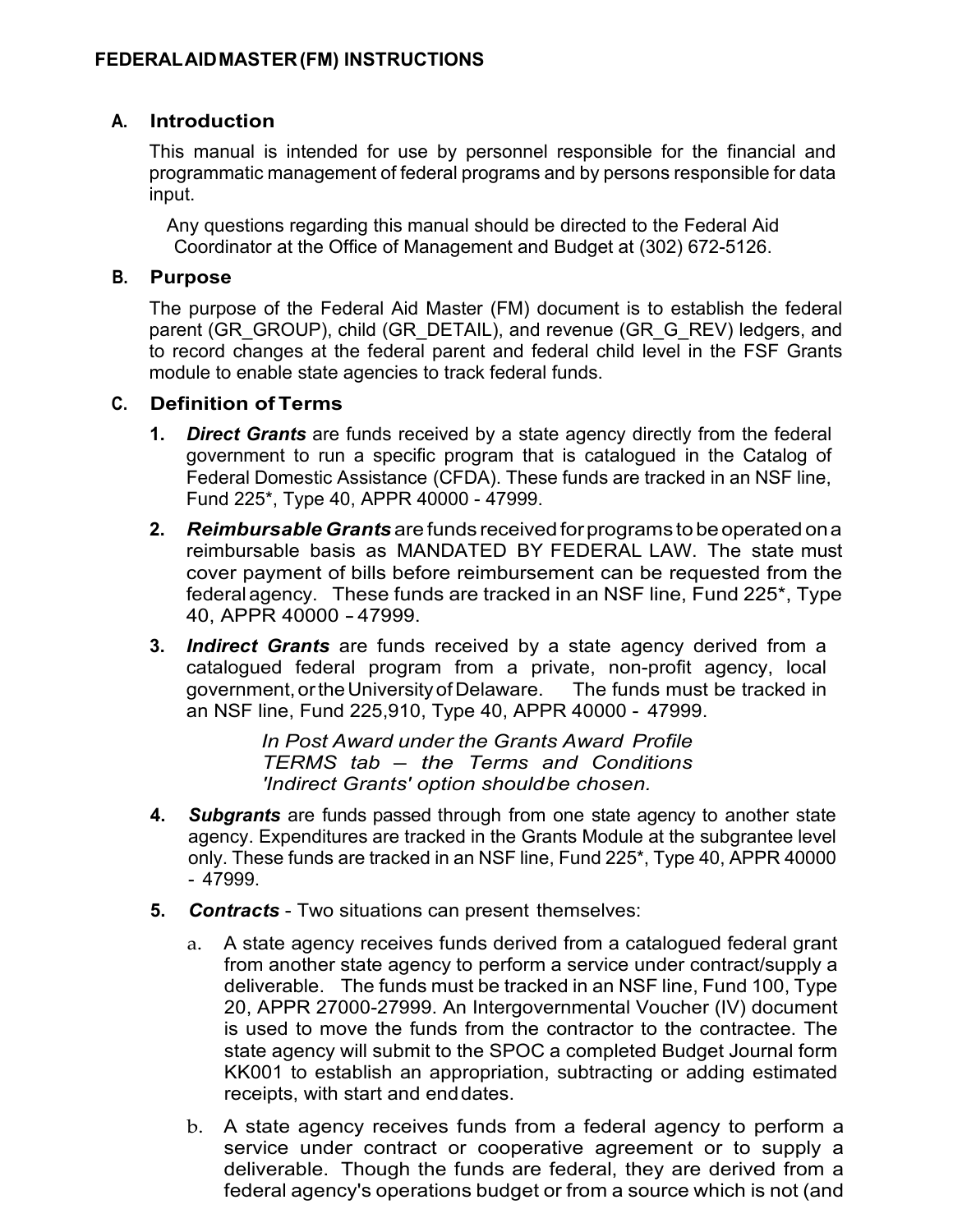never will be) catalogued in the CFDA. Therefore, the funds must be tracked in an NSF line, Fund 100, Type 20, APPR 26000 - 26999. The state agency will submit to the SPOC a completed Budget Journal form KK001 to establish an appropriation, subtracting or adding estimated receipts, with start and end dates.

# **D. Grants Module Users**

Only those state agencies receiving grants (Direct, Indirect or Reimbursable) and/or subgrants will track the funds in the federal Grants module. Funds received through a contract will not be tracked in the Grants module.

# **Process**

# **1. Grants**

- a. *FM*  Upon grant approval from the Delaware State Clearinghouse Committee (DSCC), the state agency will prepare an FM document. Once written verification of a grant award is received from the federal agency, the state agency will submit an FM to the OMB FM mailbox (omb fm@delaware.gov) to establish the grants ledgers and load spending authority. All documents will be forwarded along with a copy of the grant award to the OMB mailbox. The SPOC will review the request and process the FM to set up a federal appropriation. If the grant is a new grant (first application) the agency will also submit a completed New Appropriation Chart Field Set Up Questionnaire (Form# KK002) along with the FM and grant award notice to the OMB FM mailbox.
- b. *Appropriation*  Appropriations will be loaded with total Estimated Receipts equal to the grant award amount. Based solely on these Estimated Receipts, Payment Voucher (PV), Intergovernmental Voucher (IV) and Payroll (PR) documents will process.

# *c. Preloading*

- (1) On-going grants may be preloaded in the system prior to the state agency having received written approval notification from the federal government. To qualify for preloading, the grant must have been **approved by the DSCC** and the agency must demonstrate a need for early loading (such as, avoiding payroll kickers or loading a contract). For those grants that meet the Cash Management Improvement Act (CMIA) threshold, based upon the current Cash Management Improvement Act Agreement, the state agency must go through the SPOC review process in a timely manner, to enable the state to claim interest against a federal agency who delays a grant awarded.
- (2) To safeguard against abuse, 15% of the amount approved by the DSCC will be preloaded. This control will be in place until federal authorization to spend (a grant award) is received. It is important to remember, that funds should not be drawn, nor Cash Receipts documents coded against the spending lines for the grant as authority has not been received to draw funds. **When official notification has been received awarding the grant, the state agency must prepare an FM modification and submit with the award notice to 0MB, SPOC, to adjust the budget or Estimated Receipts to the award amount.**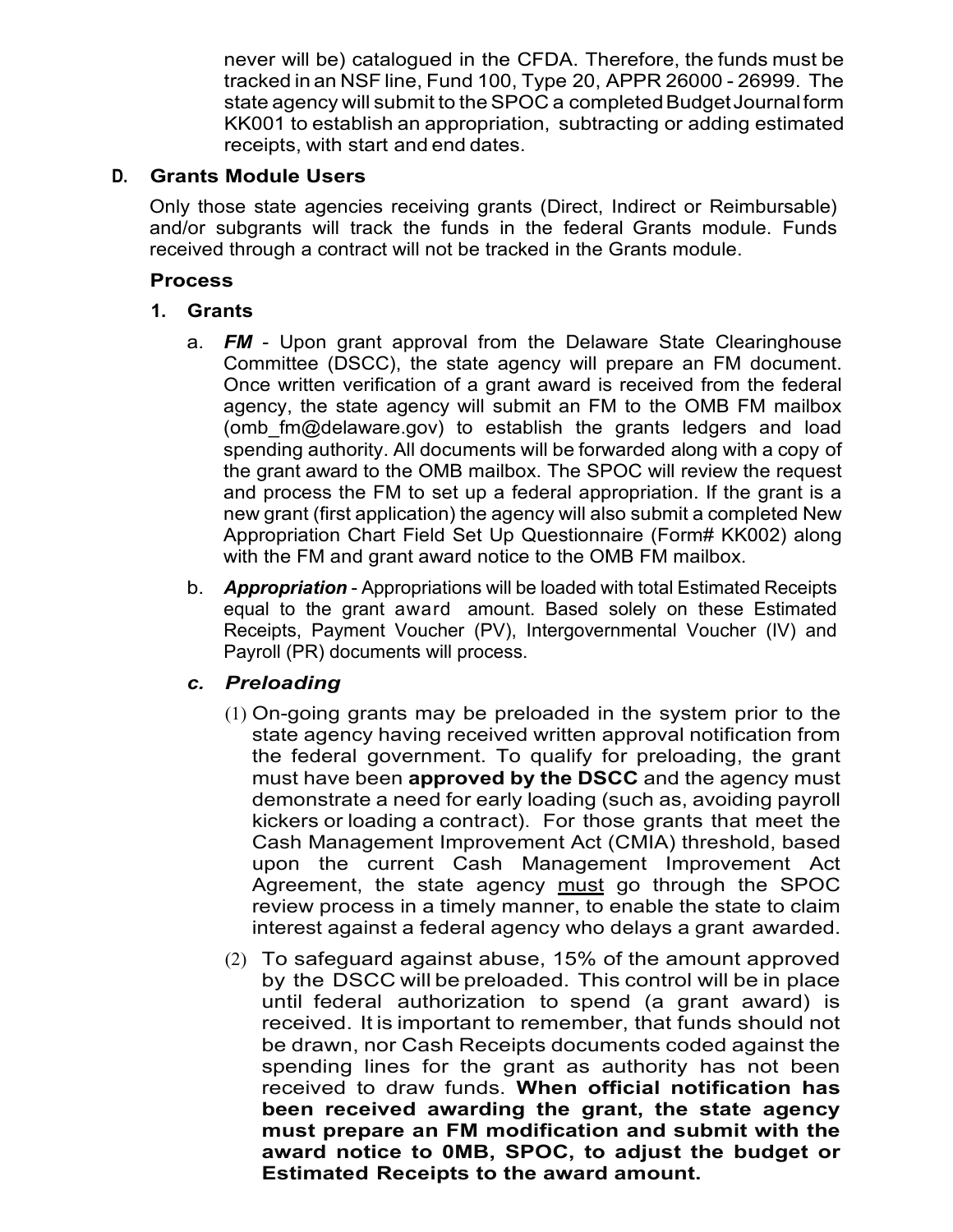- (3) The preloaded FM budget and Appropriated Estimated Receipts will equal the amount awarded. The matter of the amount to be preloaded may require case by case consideration.
- d. *Reimbursable Grants*  Reimbursable grants, as defined above, will be tracked in the Grants module in the same way as the grant.

The appropriation will show a negative unexpended balance that will decrease once reimbursement has been credited to the account.

Once the grant is completed, the unexpended balance should be zero. True reimbursable grants should never have a positive unexpended balance.

# **2. Subgrants**

All subgrants will be developed as projects within First State Financials by the agency awarding the subgrant.

Keeping in mind the definition of the term, the state agencies listed below are examples of pass-through funds via a subgrant:

- Department of Education (DOE) to state agencies and school districts (education programs)
- Department of Health and Social Services to the Department of Services for Children, Youth and Their Families (Social Services Block Grant and Block Grants for Prevention and Treatment of Substance Abuse
- **Department of Labor/ Division of Employment and Training to various** state agencies
- Criminal Justice Council to various agencies

# **E. Step by Step Instructions for Preparing the FM for DataEntry**

# **1. FM DATE, REQUESTOR, PHONE NUMBER, ORGANIZATION**

• Use the date the document is prepared, name of preparer, contact phone number, organization name/section.

#### **2. Dept ID**

• Use six-digit Department ID (Department, Division, Section) also known as your organization code. Example: 35-01-01.

#### **3. SOURCE OF FUNDING**

• **Federal Funds** - Use dollars and cents in the amount of federal grant award. For preloaded grants, calculate 15% of amount previously approved by Clearinghouse or amount agreed upon by 0MB.

• **Carry Over** - Unobligated or unexpended dollar amount from previous grant year(s) allowed by a federal agency to be carried over to the next fiscal year(s). (Carry Over request should also include an FM to reduce the prior year by the carry over amount.)

• **Project Income** - Dollar amount generated from fees charged or services rendered to users by a state agency - related to a federal program or project. One example of project income is the Division of Fish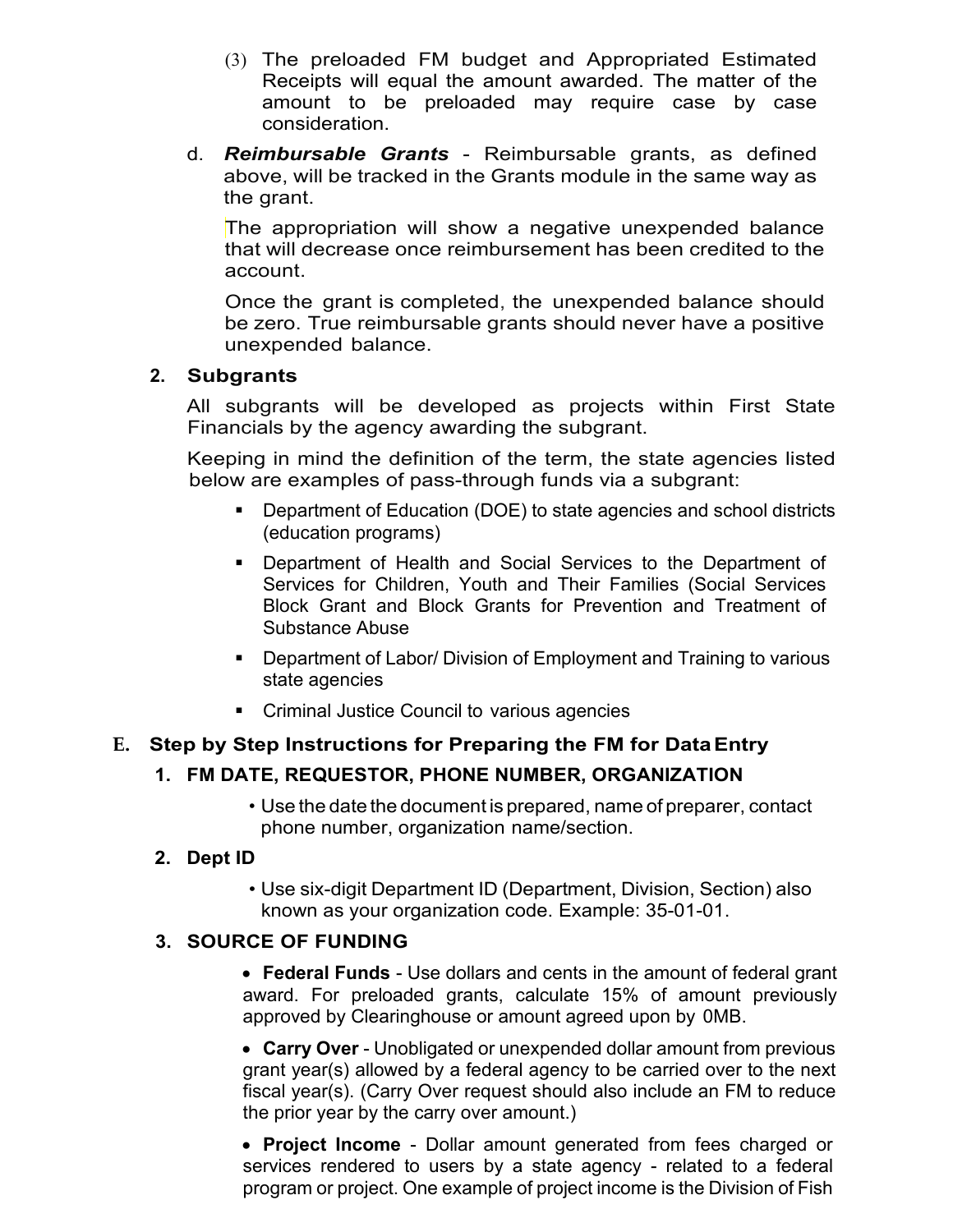and Wildlife programs run for the U.S. Department of the Interior.

- **Total** Use the sum of all funding sources in dollars and cents.
- **Increase/Decrease** Select Increase/Decrease from list.

# **4. STATE APPLICATION IDENTIFIER (SAI)**

This number should match the State Application Identifier in FSF for the grant, or if applicable, the SAI number assigned by the Office of Management and Budget.

### **5. PROJECT TITLE**

Use the title of the project grant. The title must reflect the use of the funds.

# **6. FEDERAL CATALOG NUMBER (CFDA)**

Use the five-digit number assigned to the program, as listed in the CFDA. If the CFDA number is not known, contact the federal agency, the state program manager, or the SPOC.

If a program has not been cataloged, give the first two (2) digits which represent the federal department as per the Federal Agencies' Code Numbers List followed by three (3) zeros. As soon as it is known that the program has been cataloged, the CFDA should be corrected in the system. If a program will not be cataloged, use the first two numbers of the federal department followed by three (3) Xs.

# **7. R/D INDICATOR**

Indicate a Y if the grant will be 100% Research and Development and an N if the grant is not 100% Research and Development. This field is on the FM due to information that is necessary to be captured as part of a requirement in completing audits of federal programs. Please contact the Auditors office for a definition of Research and Development.

#### **8. LEDGER GROUPS**

Three federal ledger groups are established.

**9. GR\_GROUP** (Federal Parent) INFORMATION OMB enters the GR GROUP information into FSF.

*Action* -'E' to Establish an appropriation or 'M' to Modify an appropriation.

*Bud Ref-* Based on the State fiscal year – use the State fiscal year based on the start date of the grant.

For a modification, use the fiscal year in which the grant/subgrant was originally established.

*Fund* - Fund type: 225, 910, or Charter School assigned fund types.

*Appropriation Number* - When establishing a new grant - not previously funded - this block should be left blank. The agency will submit a completed New Appropriation Chart Field Set Up Questionnaire (Form# KK002) along with the FM and grant award notice to the SPOC. The SPOC will work with the Division of Accounting to request an appropriation number. The number will be a 5-digit number and always begin with the number 4.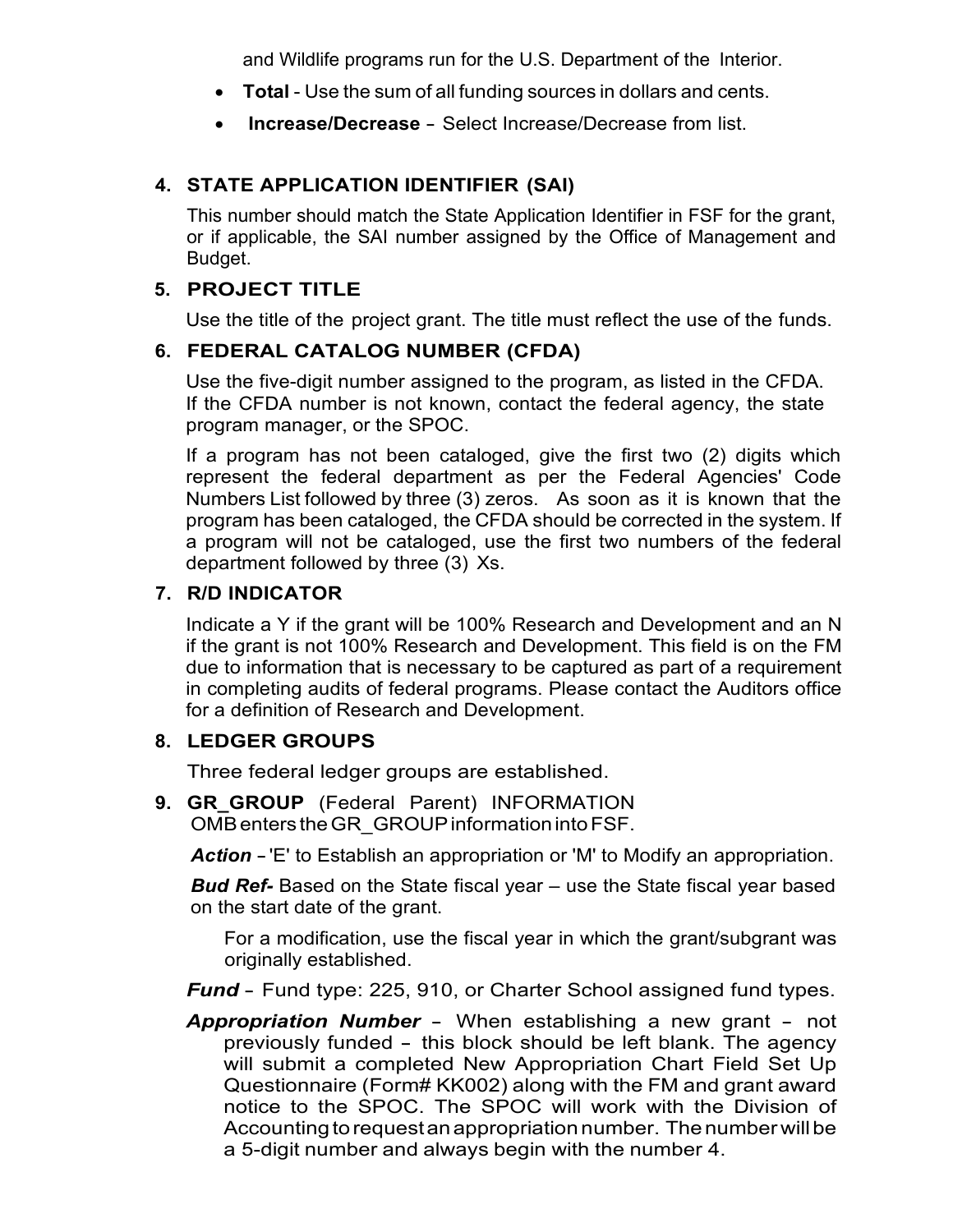For modifications to the appropriation, provide the assigned 5-digit number that begins with 4.

*Budgetary Account-* The federal funds budgetary account will always be 5010.

*Begin Date and End Date* - Use the budget period on the federal notification of funding award for the Begin Date. The End Date should be entered as 120 days after the End Date on the federal notice to include a closeout period - unless another date is indicated for the specific grant.

*Amount* - Use the amount of federal estimated receipts (award) for the APPR. Use dollar and cents.

### **10. GR\_DETAIL (Federal Child) INFORMATION**

OMB enters the GR\_DETAIL information into FSF.

*Action* -'E' to Establish an appropriation or 'M' to Modify an appropriation.

*Bud Ref-* Based on the State fiscal year – use the State fiscal year based on the start date of the grant.

For a modification, use the fiscal year in which the grant was originally established.

*Fund-* Fund type: 225, 910, or Charter School assigned fund types.

*Appropriation Number* - 5-digit number beginning with the number <sup>4</sup> as assigned by the Division of Accounting.

*Budgetary Account-* For federal funds this will always be 5010.

*Begin Date and End Date* - Use the budget period on the federal notification of funding award for the Begin Date. The End Date should be entered as 120 days after the End Date on the federal notification of funding to include a closeout period.

*Amount* - Use the amount of federal estimated receipts for the APPR. Use dollar and cents.

#### **11. GR\_G\_REV (Revenue) INFORMATION**

OMB enters the GR G REV information into FSF. This ledger is established one time per Bud Ref, per appropriation, per Dept ID.

*Action* -'E' to Establish an appropriation or 'M' to Modify an appropriation.

*Bud Ref-* Based on the State fiscal year – use the State fiscal year based on the start date of the grant.

For a modification, use the fiscal year in which the grant was originally established.

*Fund-* Fund type: 225, 910, or Charter School assigned fund types.

*Appropriation Number*- 5-digit number beginning with the number 4 as assigned by the Division ofAccounting.

*Budgetary Account* - This will always be a 4-digit number: 4000.

*Begin Date and End Date*- Use the budget period on the federal notification of funding award for the Begin Date. The End Date should be entered as 120 days after the End Date on the federal notification of funding. *Amount* - Not Applicable. Do not enter an amount when establishing the GR G REV ledger.